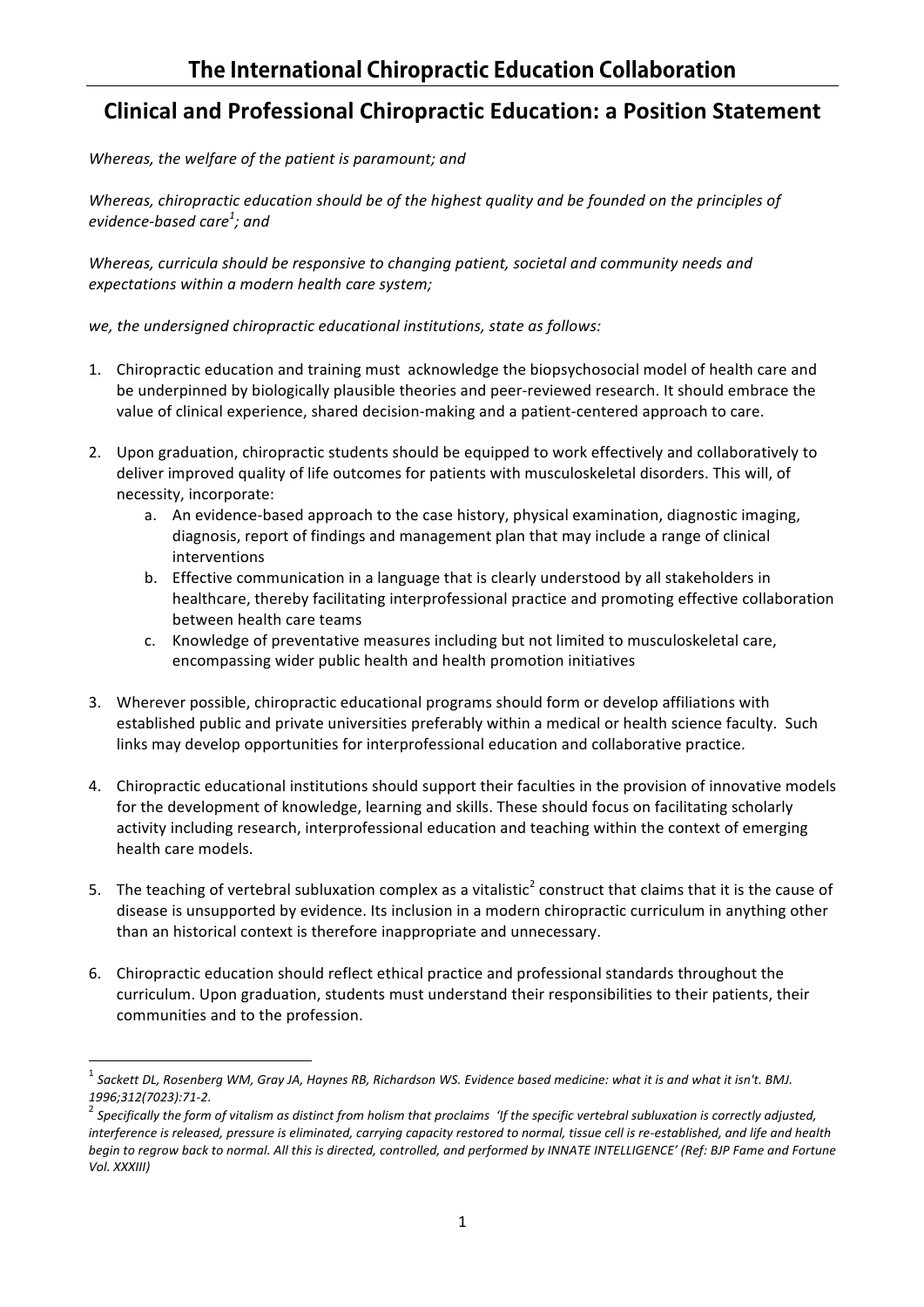## **The International Chiropractic Education Collaboration**

- 7. Practice styles<sup>3</sup>, which may contribute to inappropriate patient dependence, compromise patient confidentiality or require repeated exposure to ionising radiation are not part of an undergraduate chiropractic curriculum. Students should be taught to recognise that such approaches are not acceptable in terms of the best interests of patients or the chiropractic profession.
- 8. Immunization. The chiropractic programs below support the World Health Organization 'WHO's vision and mission in immunization and vaccines - 2015-2030 $^4$ .

On behalf of the following chiropractic educational institutions:



Anglo-European College of Chiropractic, Bournemouth University



Chiropractic Medicine, University of Zürich



Department of Chiropractic and Somatology, Durban University of Technology



Chiropractic Division, School of Health Sciences

The Welsh Institute of Chiropractic,

**University of** 

**South Wales** 

Prifysgol

De Cymru

University of South Wales



The Education of Clinical Biomechanics, University of Southern Denmark



 de Chiropraxie



Department of Chiropractic. University of Johannesburg



Department of Chiropractic, Macquarie University



Discipline of Chiropractic, Murdoch University

*Accessed April 12, 2017.*

<sup>&</sup>lt;sup>3</sup> Practice styles refers to routine 'high volume' chiropractic care models, 'open plan' chiropractic care models and the delivery of *unsubstantiated 'treatment packages' or clinical techniques.*

<sup>&</sup>lt;sup>4</sup> 'WHO's vision and mission in immunization and vaccines - 2015-2030' *http://www.who.int/immunization/documents/general/WHO\_Mission\_VIsion\_Immunization\_Vaccines\_2015\_2030.pdf?ua=1*